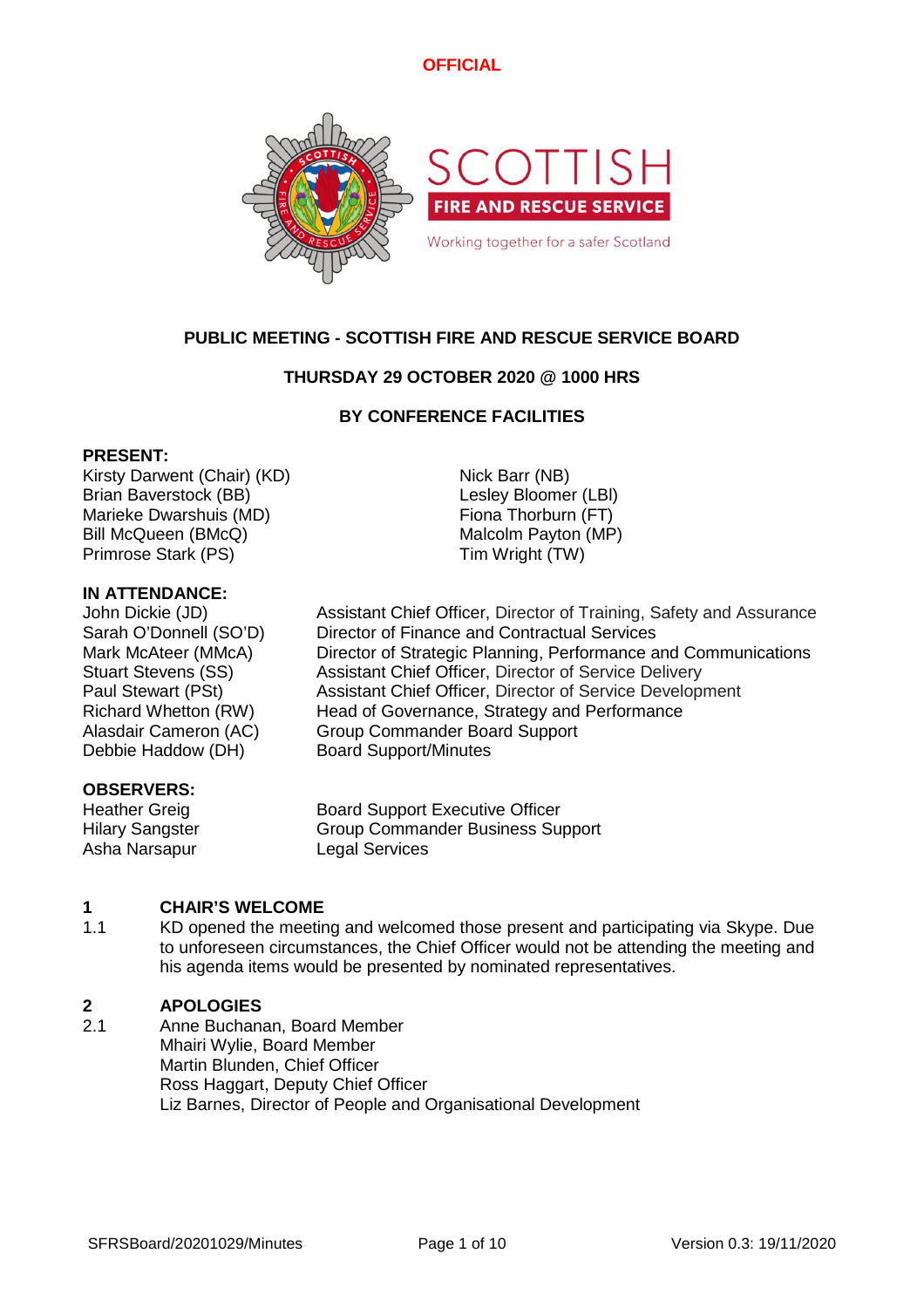#### **3 CONSIDERATION OF AND DECISION ON ANY ITEMS TO BE TAKEN IN PRIVATE**

- 3.1 The Board agreed that the Draft Annual Report and Accounts 2019/20, Strategic Review Development Options, Employers Liability Claim Against SFRS and Future Vision - Timeline would be taken in private due to confidential commercial/financial information (Standing Order 9E), matters relating to individuals (Standing Order 9A) and matters relating to consultations/negotiations (Standing Order 9F), respectively.
- 3.2 No further private items were identified.

#### **4 DECLARATION OF INTERESTS**

4.1 On behalf of the Board, the Chair declared their interest in Item 13 Board Members Remuneration Review.

#### **5 MINUTES OF PREVIOUS MEETING: THURSDAY 27 AUGUST 2020**

5.1 The following amendment was noted and agreed:

> Item 13 Internal Audit Plan 2020/21 – BB requested that the text "*It was further noted that the Auditors would develop the audit plan...*" be amended to "*It was further noted that the Auditors would develop the audit remit...*" Following a brief discussion, it was agreed that the action recorded (audit remit to be circulated to the Board for information only) would stand.

### 5.2 **Subject to the above amendment being made, the minutes of the meeting held on 27 August 2020 were approved as a true record of the meeting.**

#### **6 ACTION LOG**

- 6.1 The Board considered the action log and noted the updates.
- 6.2 **Members noted the updated Action Log and approved the removal of completed actions.**

#### **7 DECISION LOG**

7.1 The Board considered the Decision Log.

#### 7.2 **Members noted the updated Decision Log.**

### **8 CHAIR'S REPORT**

- 8.1 The Chair presented her report noting events which had occurred since the Board meeting held on 27 August 2020, highlighting:
	- Sincere condolences were offered to all families and friends following the recent deaths of colleagues Stephen Hillan, Debbie McMahon, Yvonne Talbot and retired colleagues, Clive Halliday, Douglas MacKaill, Andy Davidson and Ronnie Low.
	- Board Members mid-year reviews have been completed. Emerging themes were importance of positive and appropriate relationships between Board/Strategic Leadership Team (SLT), reflections on remoteness, appreciation of early engagement with SLT and strategic thinking. These would be combined with themes from the Board Only meeting and would be shared in due course.
	- National Joint Council Meeting Proposal to extend Tripartite Agreement to the end of the financial year.
	- Integrated Governance Forum held on 8 October 2020. Updates were provided on operational training, clinical governance, reflection on lessons learnt on Board and Committee scrutiny, how to take risk forward in corporate papers.
- 8.2 It was noted that formal feedback from Ash Denham, Minister for Community Safety, following the Ministerial Annual Performance Review on 5 October 2020 was expected but had not yet been received.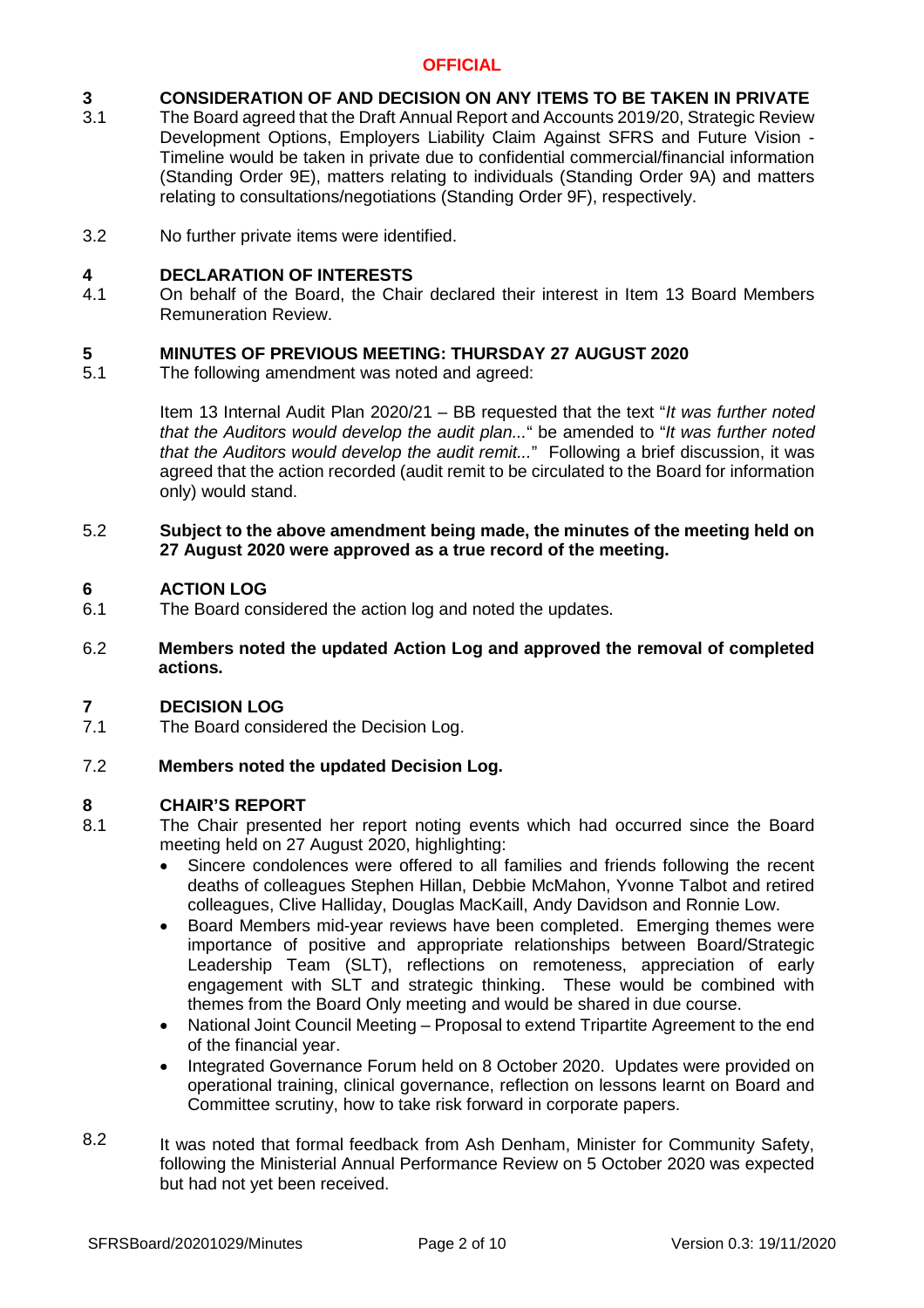# 8.3 **The Board noted the report.**

## **9 CHIEF OFFICER'S REPORT**

- 9.1 The Chief Officer's report noting events which had occurred since the Board meeting held on 27 August 2020 was included with the Board papers.
- 9.2 SS provided a verbal update on preparations for Bonfire Night, highlighting:
	- Two strands to preparing for bonfire period, preventative and response.
		- Launched Bonfire and Halloween Thematic Action Plan, engagement delivery via digital platform, utilised Youth Volunteer communication networks, linked with Youth Link Scotland, Young Scot and Scottish Youth Parliament.
		- Supported 3 Scottish Government's Building Safer Communities campaigns Impact of private fireworks displays, Trading Standards (point of sale guidance) and Crimestoppers' fireworks rules and regulations campaign.
		- Ministerial review (use and availability of fireworks) recommendations to be published on 3 November 2020 and had helped build some partnership working.
		- All public organised firework displays have been cancelled due to COVID-19. Potential for an increase in unofficial bonfires/fireworks and antisocial behaviour.
	- National Event Plan developed to provide a strategic overarching plan and processes to manage spate conditions over this period. The Plan will take effect from 31 October to 8 November 2020, inclusive.
	- Each Operational Control Centre will have a dedicated event support room which would be activated from 31 October.
	- Police Scotland had convened multi-agency command centres.
	- Minister for Community Safety has been briefed and was supportive of the preplanning, preventative and response arrangements in place.

### 9.3 JD provided a verbal update on COVID-19, highlighting:

- Recent cluster at West Service Delivery Area Headquarters and the subsequent review and actions taken.
- Since March 2020, a dedicated Health and Safety team has been tasked with producing a suite of documents including workplace risk assessment, guidance/advice posters, RIDDOR reporting, etc.
- Currently 81% of all SFRS premises have been deemed COVID secure and work is continuing to ensure all premises are deemed COVID secure.
- Fourteen incidents have been reported to the HSE under RIDDOR. Overall numbers considered small.
- Numerous meetings had been held to provide support and advice to Operational Control, corporate headquarters buildings, asset and resource centres and training centres to ensure COVID secure status.
- Provided support for the Health and Safety Return to Work video, risk assessments for various activities ie IFA exams, courses, etc.
- 9.4 The Board commended the excellent work undertaken by both the Health and Safety and POD functions.
- 9.5 The Board queried whether there were recurring themes in the recent COVID-19 cases within the Service. JD noted that there were behavioural issues across the country, not specific to the Service and the issues with the continuous changes to regulations/guidelines and the relatively small number of cases within the Service. SS commented on the inconsistency across health boards in applying and prioritising test and protect for SFRS personnel and the subsequent impact on service delivery. This has been raised with Scottish Government. A meeting had been scheduled with the Director of Public Health and Police Scotland to discuss the impact and identify mitigating actions later today.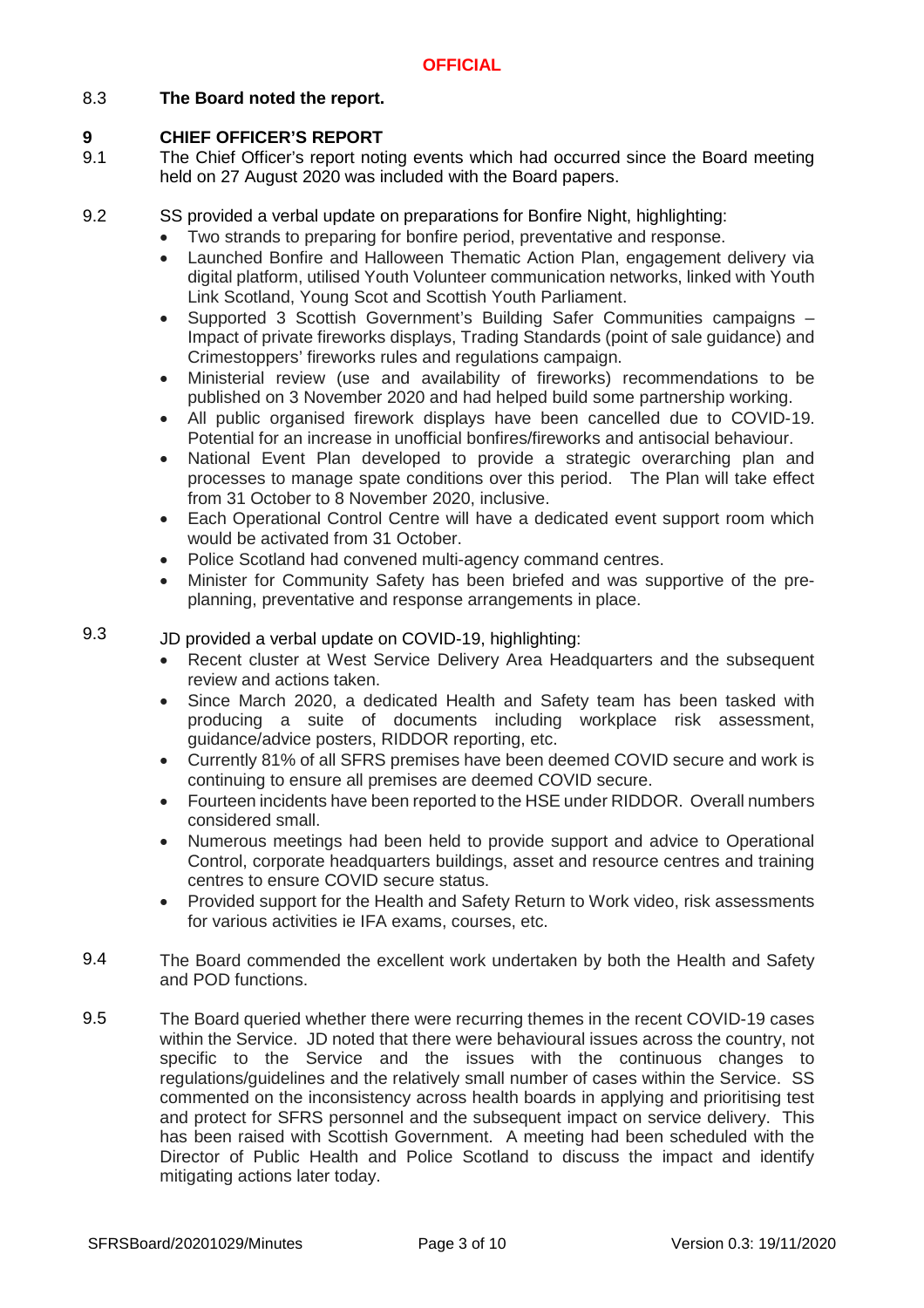- 9.6 The Board questioned the potential impact of a second wave and test and protect on staff availability. SS noted that the numbers were still lower than the first wave but were starting to increase and commented on the potential implications of test and protect on individual locations. He noted that guidance, which would be in line with the Scottish Government's tier system, was being prepared to allow Local Senior Officers the ability to undertake duties based on local circumstances. A moratorium had also been put on leave to help maximise availability.
- 9.7 The Board were reminded of Ken Knight's role as Strategic Advisor to the Home Office, as part of the review of England and Wales fire services and his involvement with Crown Premises in England and the British Standards Institution. It was agreed that information on individual's designation/role would be helpful in future reports.

# **ACTION: MB**

#### 9.8 **The Board noted the report and verbal updates.**

### **10 SERVICE TRANSFORMATION UPDATE**

- 10.1 PSt updated Members in regard to Service Transformation matters which had occurred since the Board meeting held on 27 August 2020, highlighting the following:
	- Strategic Review Development Options and Future Vision Timeline report would be presented within the private session.
	- Senior Management Board held a meeting on 14 October 2020.
	- Transformation and Major Projects Committee next meeting was scheduled for 5 November 2020 where several change requests would be presented.

#### 10.2 **The Board noted the verbal update.**

### **11 COMMITTEE UPDATES**

#### 11.1 **Audit and Risk Assurance Committee (ARAC)**

- 11.1.1 BB reported that the Committee held a public meeting on 8 October 2020 and provided a verbal update, highlighting the following:
	- Internal Audit's SFRS Risk Management Final Report.
	- Internal Audit's renewed and refocused process for implementing audit recommendations.
	- Progress report on Audit Scotland recommendation report (May 2018).
	- In regard to recommendations being actioned timeously, assurances were provided on new processes for agreeing implementation dates and rigorous monitoring of same.
	- Risk Spotlight on the *Ability to link financial performance to delivery of objectives* and the Committee were content on the controls in place.
	- Draft Annual Report and Accounts were discussed and recommended for approval by the Board (Agenda Item 24).
	- Two reports were taken in private session and focussed on Fraud Assessment Exercise (Internal) and SFRS Response to Audit Scotland Red Flag Procurement report.

#### 11.1.2 **The Board noted the verbal update.**

*(S Stevens left the meeting at 1055 hrs)*

### 11.2 **Service Delivery Committee (SDC)** Deferred to later in the meeting.

### 11.3 **Staff Governance Committee (SGC)**

- 11.3.1 PS reported that the Committee held a public meeting on 10 September 2020 and referred the Board to the attached draft minutes. The following was highlighted:
	- Reporting aligned to Annual Operating Plan.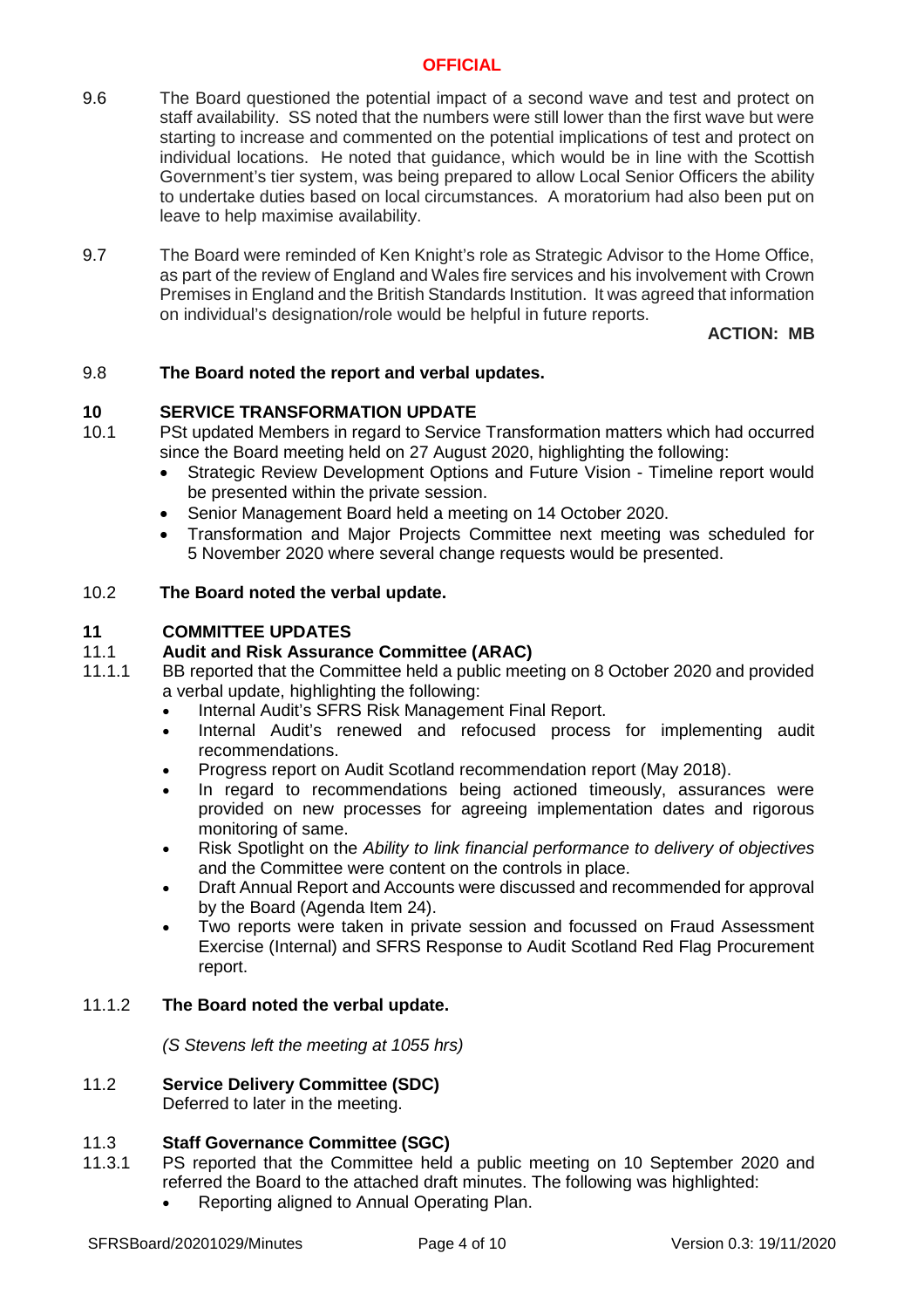- Impact of COVID-19 was affecting all areas of delivery, several processes have been adapted and assurance was provided on the Service continuing to meet our requirements and learning new ways to adapt existing processes.
- Update on staff survey with significant impact on actions including increased engagement through this COVID-19 period. Potential delay to the next staff survey and the Committee has requested an update report, including the recommendation, reason for delay, any mitigating actions and the final decision of SLT.
- Update on Retained and Volunteer Duty Systems and Training for Retained Duty System personnel Action plan.
- Revision of Disciplinary policy and the role of Board Members. Capability Policy still to be revised.
- 11.3.2 In regard to the potential delaying of the next staff survey, the Board commented on the current momentum and hard work undertaken following the last staff survey and the potential negative connotations from delaying the staff survey. PSt noted that the Committee expressed similar concerns and this was the reason an update report would be provided.

#### 11.3.3 **The Board noted the draft minutes and verbal update.**

#### 11.4 **Transformation and Major Projects Committee (TMPC)**

- 11.4.1 FT reported that the Committee held a public meeting on 6 August 2020 and referred the Board to the attached draft minutes. The following was highlighted:
	- Committee workshop held on 16 September 2020 and focused on Command and Control Mobilising System and People, Training, Finance and Assets System.
	- Future workshops to be considered to allow the Committee to gain greater understanding, offer support and scrutiny on projects.
	- Next meeting scheduled for 5 November 2020.

#### 11.4.2 **The Board noted the draft minutes and verbal update.**

# **12 BOARD FORWARD PLAN SCHEDULE 2021/22**

- 12.1 MMcA presented a report to the Board seeking approval of the proposed scheduling of Board and Committee related meetings covering the period 1 April 2021 to 31 March 2022. Due to the ongoing COVID-19 situation, it was noted that there may be a need for some flexibility on dates and business being taken forward.
- 12.2 The Chair and Deputy Chair to have a greater oversight on the programme for future Board Strategy/Information and Development days.

#### 12.3 **The Board approved the proposed 2021/22 Forward Plan Schedule.**

# **13 BOARD MEMBERS REMUNERATION REVIEW**

- 13.1 On behalf of the Accountable Officer (MB), MMcA presented a report to the Board seeking approval of the proposed remuneration review and uplift in line with Public Sector Pay Policy (PSPP) covering the periods 2019/20 and 2020/21. The following key points were highlighted:
	- Board Member's rates have remained unchanged since the inception of SFRS in 2013.
	- Proposed to backdate pay uplift to 2019/20.
	- Accountable Officer had confirmed the affordability of this increase.
- 13.2 The Chair reiterated the Board's interest in this matter and, for transparency, noted that it had been scrutinised by the Remuneration, Appointments and Nominations Sub Committee (RANSC). If approved, future reviews would be undertaken on an annual basis by RANSC and would only be brought back to the Board by exception.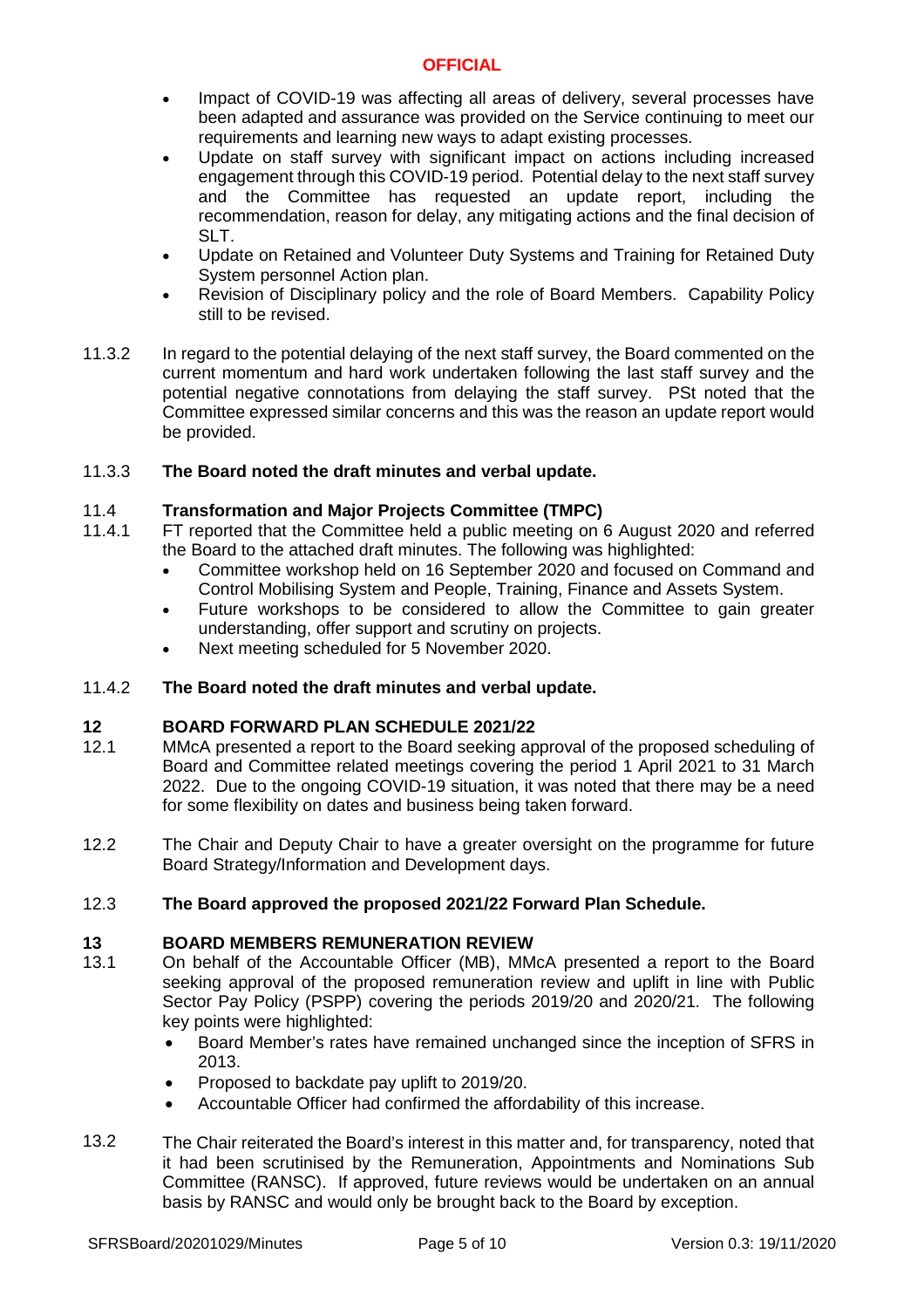- 13.3 It was confirmed that the PSPP applies to all Non-Executives on public sector Boards, however, the SFRS Board had not previously participated in this process.
- 13.4 The Board were informed that Support staff were also covered by the PSPP and Uniformed staff were negotiated through the National Joint Council.
- 13.5 It was agreed that the Core Brief would be amended to state that Board Members had not received any uplift since 2013.

### **ACTION: BST**

13.6 **The Board agreed that Board member remuneration from April 2019 be adjusted in line with PSPP and that henceforth the application to Non-Execs be reviewed by RANSC on an annual basis. Any recommendation to defer from that would be brought back to the Board**.

### **14 RESOURCE BUDGET MONITORING REPORT – SEPTEMBER 2020**

- 14.1 SO'D presented a report advising the Board of the resource budget position for the period ending 30 September 2020. SO'D outlined the analysis of the financial position and referred Members to Appendix A of the report, which identified the current resource position showing a forecast year-end underspend of £1.548 million. The forecast position includes anticipated costs for COP26 and net savings to date in respect of COVID-19.
- 14.2 In relation to Wholetime retirals being higher than budgeted, it was noted that they may be a result of the outcomes of the pay offer, however, Finance, POD and Service Delivery were working together to identify the workforce planning implications in the short, medium and long term.
- 14.3 In relation to the additional Fire Investigation posts, it was noted that there were no issues within the current financial year and work is ongoing to review the structure within this area.
- 14.4 In relation to utilising the underspend, SO'D noted that options were being investigated to minimise this including temporary staffing costs.
- 14.5 In regard to the projected underspend, SO'D assured the Board that all options were being explored to utilise any underspend and this included enabling Local Senior Officer access to the underspend. Unfortunately, due to the timescales involved, it would not be possible to undertake new procurement or recruitment processes. SO'D reminded the Board of the need to be mindful of potential overtime during this period and future implications for delayed operational training courses. SO'D noted that the Service had highlighted future budget implications and challenges into the Justice Committee prebudget scrutiny.
- 14.6 The Board asked for consideration to be given to participatory budgets to assist local communities. SO'D agreed in principle, however, given the timescales involved and the resources required to apply this fairly over the 32 local authorities, this was not appropriate at this time.

### 14.7 **The Board scrutinised the resource budget position for the period ending 30 September 2020.**

### **15 CAPITAL MONITORING REPORT 2020/21 – SEPTEMBER 2020**

15.1 SO'D presented a report advising the Board of actual and committed expenditure against the 2020/21 capital budget for the period ending 30 September 2020. It was anticipated that the revised budget of £37.524 million would be spent by the end of the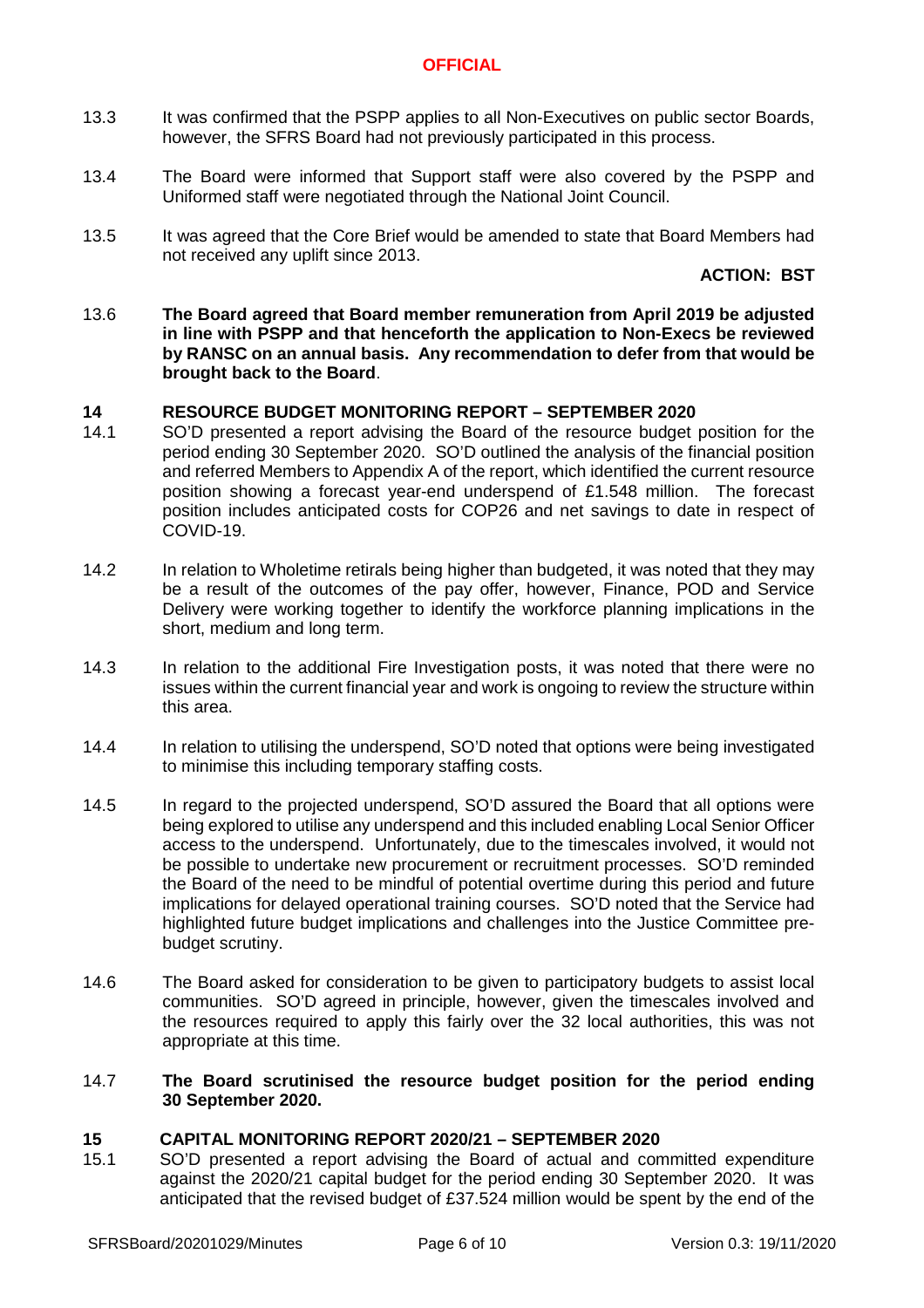financial year.

- 15.2 SO'D reminded the Board that an additional £4.35 million was received from Scottish Government, future capital receipts for Mounthooly and the work being undertaken to realign budgets for larger projects such as McDonald Road which was progressing well.
- 15.3 SO'D highlighted the possibility of receiving additional funds to support the Service's development of electric vehicle fleet and infrastructure.
- 15.4 In regard to the additional £4.35 million, SO'D confirmed that as part of an economic stimulus 31 projects received additional funding from Scottish Government.
- 15.5 The Board asked whether consideration was being given to the potential future footprint of the Service when commissioning and investing in current premises. SO'D stated that the outcomes of the Service Delivery Model Programme were keenly awaited, however, it was only right and proper to maintain current premises to an appropriate standard.
- 15.6 SO'D confirmed that work was ongoing to ensure the budget would be spent by the end of the financial year and reiterated her confidence in the team's ability to deliver.

### 15.7 **The Board scrutinised the level of actual and committed expenditure for the period ending 30 September 2020.**

*(Meeting broke at 1147 hrs and reconvened at 1155 hrs) (SS rejoined the meeting)*

#### **11 COMMITTEE UPDATES**

#### 11.2 **Service Delivery Committee (SDC)**

- 11.2.1 NB reported that the Committee held a public meeting on 17 September 2020 and referred the Board to the attached draft minutes. The following was highlighted:
	- Clinical governance update, Grenfell Tower Update report and spotlighted Service Delivery Risk 6 (Ability to maintain an effective level of capacity and resource within Service delivery to meet statutory duties)
	- Workshop scheduled for 10 November 2020 to discuss UFAS, concurrency of significant events, Firefighters currency vs competencies and further explore Service Delivery Risk 6.

#### 11.2.2 Grenfell Tower Fire Update Report

SS presented a report to the Board providing an update on the work undertaken by the Service in conjunction with relevant partners, following the Grenfell tower fire tragedy in June 2017. The following key points were highlighted:

- Due to the reprioritisation due to COVID-19, there had been slippage in the timescales agreed by the work group, however, this was now back on track.
- Thirty one actions in total, 11 were now complete and significant progress had been made on the remaining 20 actions. Additional work/evidence has been requested prior to closing further actions.
- Number of actions rely on a live play exercise being undertaken, however, due to COVID-19 this has not been possible.
- National guidance on high rise incidents had not yet been published, however, internal High Risk SOP had been reviewed and revised to include post Grenfell learning.
- National High Rise Inventory information to be integrated into the Operational Intelligence process.
- Anticipated completion confirmed by June 2021.
- Scottish Government to publish a progress report on Post Grenfell Activity and Phase 1 Recommendations.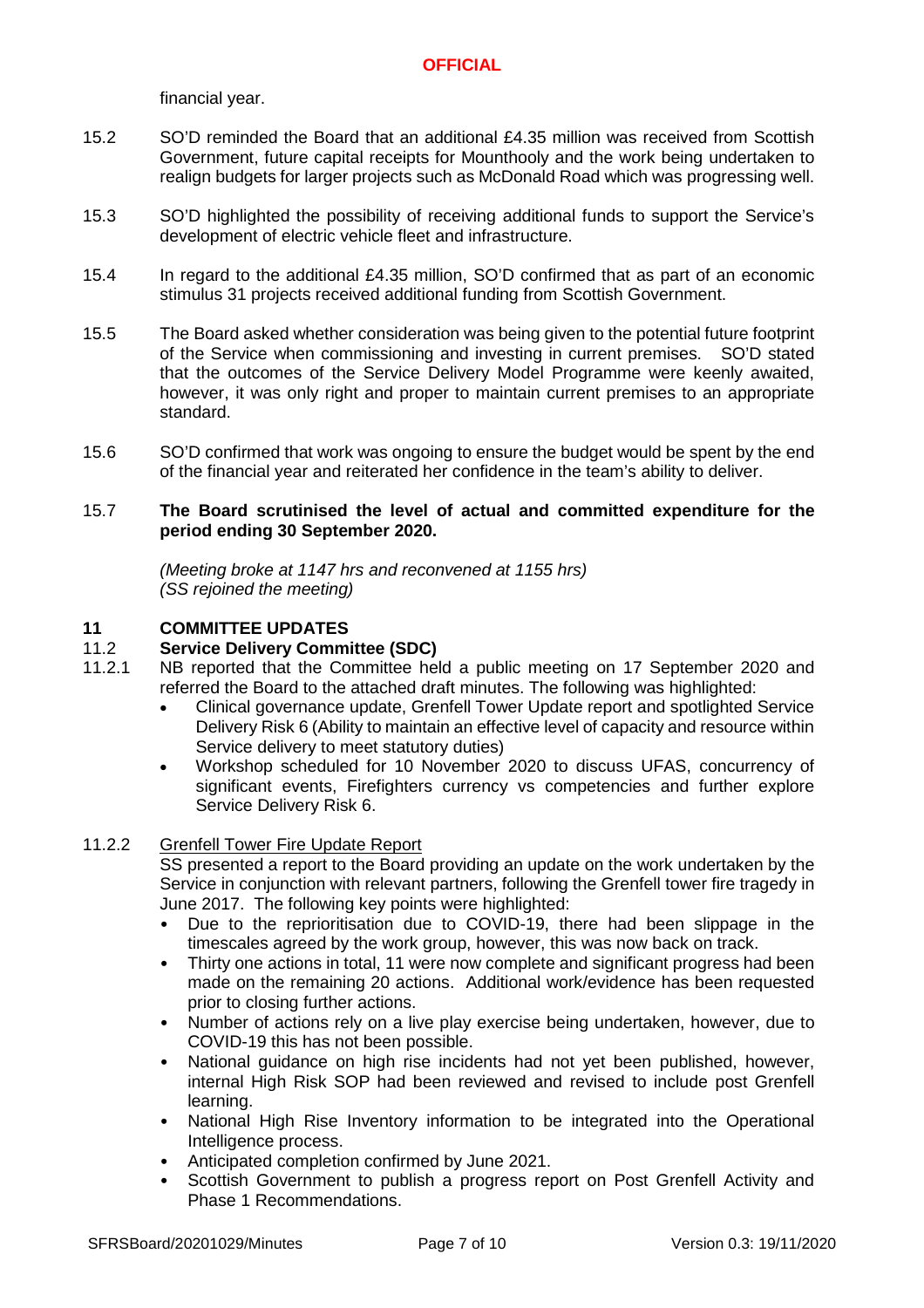- 11.2.3 In regard to the Service meeting the spirit of the recommendations, SS noted that some recommendations were specific to London Fire Brigade but given the significant nature of the incident it was deemed appropriate that these should also be considered.
- 11.2.4 SS confirmed that the Service had comprehensive information on building design for all high-rise buildings and that the Stay Put advice was still the recommended approach within high-rise premises in Scotland.
- 11.2.5 SS confirmed that additional detail on prioritising recommendations would be included in further iterations of the update report.
- 11.2.6 It was noted that it would be difficult to correlate any interdependencies between the reduction in Home Fire Safety Visits (HFSV) and the increase in fire fatalities. It was further noted that, although the overall number of HFSV had reduced, the Service had continued to target high risk/vulnerable individuals.
- 11.2.7 In regard to lobbying for legislative change, SS confirmed the Service's involvement with Scottish Government's Building Standards and their ability to influence changes to building standards legislation.

#### 11.2.8 **The Board noted the draft minutes and the Grenfell Tower Fire Update Report.**

# **16 RESOURCE BUDGET OUTTURN REPORT 2019/20**

- 16.1 SO'D presented a report to the Board advising the final Resource Budget position for the financial year 2019/20, which shows an underspend of £1.392 million. To give this context, it was noted that £1.50 million was being held back for an anticipated pay deal, £200K was being held back for Retained Duty System Terms and Conditions and a further £200K arose due to delayed delivery of smoke alarms.
- 16.2 The Board queried the overspend in insurance costs (£800K), SO'D stated that a consistent approach had now been applied and this figure was an accrual of all insurance excess liabilities.
- 16.3 The Board queried the overspend in TUPE costs (£100K), SO'D noted that this figure was the difference between the estimated and actual position. The Board were reminded of the challenges in obtaining pensions information from local authorities.
- 16.4 SO'D informed the Board that it was normal practice to capitalise employee costs to support the delivery of major projects ie Command and Control Futures. However, due to delays the delivery of this project had not be realised and therefore it was appropriate to realign employee costs back into the Resource budget.
- 16.5 The Board acknowledged the impact of COVID-19 in the last quarter of the financial year and good position achieved.

#### 16.6 **The Board scrutinised the Resource Budget Outturn Report 2019/20.**

# **17 CAPITAL BUDGET OUTTURN REPORT 2019/20**

- 17.1 SO'D presented a report advising the Board of the final Capital Budget position for the financial year ending 31 March 2020, which was an underspend of £0.002 million. The breakdown of investment was included within the report and would be communicated both internally and externally as appropriate.
- 17.2 The Board congratulated all those involved in achieving this excellent position.

#### 17.3 **The Board scrutinised the Capital Budget Outturn Report 2019/20.**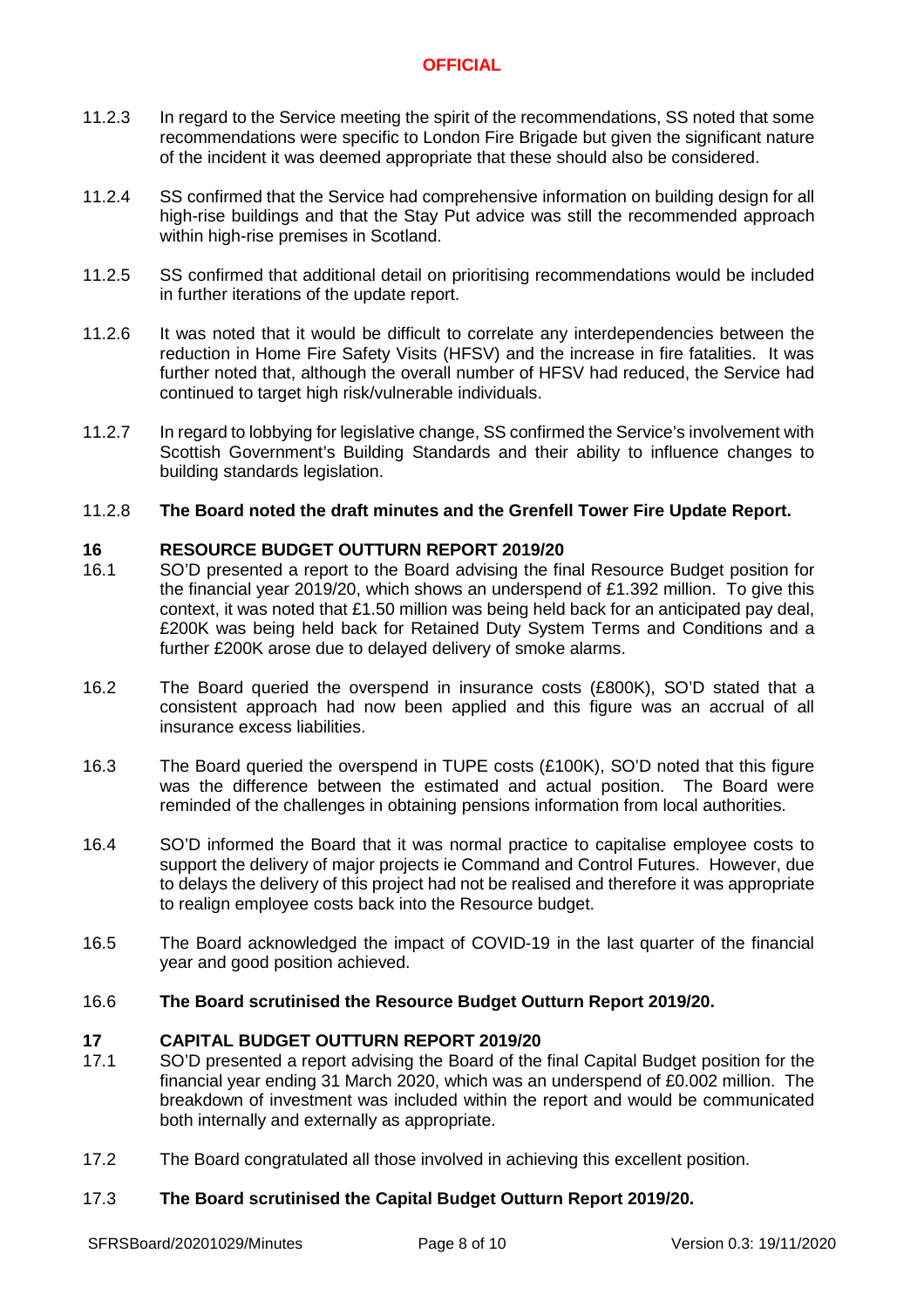# **18 REVISED ANNUAL OPERATING PLAN 2020/21**

- 18.1 MMcA presented the revised Annual Operating Plan (AOP) 2020/21 report to the Board for information and highlighted the following:
	- Initial revision of AOP highlighted 64% of actions would be impacted on by COVID-19. Further revision undertaken to ensure full consideration had been taken of the impact of COVID-19.
	- Benefits of the 3-year rolling plan.
	- Only critical aspects remaining on the AOP.
	- Change Request Log has been developed to capture rationale for proposed changes.
	- Overall reduction of actions from 63 to 43 and milestones have reduced from 218 to 142.
	- Potential for future revisions to the AOP given the ongoing pandemic situation.
- 18.2 MMcA advised the Board that following recommendation from the Senior Management Board, the Strategic Leadership Team authorised the proposed changes.
- 18.3 MMcA noted that Scottish Government had been sighted on the revised AOP. MMcA to check whether there was any requirement to engage with local communities, local authorities, community planning partnerships, etc.

**ACTION: MMcA**

#### 18.4 **The Board noted the Revised Annual Operating Plan 2020/21.**

### **19 RISK THEMES**

19.1 None.

# **20 FORWARD PLAN**

20.1 AC presented the Forward Plan noting that this would be kept under review and proposed agenda items would be prioritised due to the ongoing pandemic situation.

### **21 DATE OF NEXT MEETING**

- 21.1 The next meeting of the Board is scheduled to take place on Thursday 17 December 2020 at 1000 hrs.
- 21.2 There being no further matters to discuss in public, the meeting closed at 1237 hours.

# **PRIVATE SESSION**

#### **22 MINUTES OF PREVIOUS PRIVATE MEETING: THURSDAY 27 AUGUST 2020**

22.1 The minutes were approved as an accurate record.

### **23 ACTION LOG**

23.1 The Board considered the action log and noted the update.

# **24 DRAFT ANNUAL REPORT AND ACCOUNTS 2019/20**

24.1 SO'D presented the Draft Annual Report and Accounts for the year ended 31 March 2020 to the Board for approval. SO'D extended her thanks to staff and External Auditors involved in preparation of these documents during this particularly challenging year. SO'D confirmed that the accounts had been presented at the Audit and Risk Assurance Committee (ARAC) meeting on 8 October 2020.

### 24.2 **The Board approved the Annual Report and Accounts 2019/20 and authorised the Chief Officer, as the Accountable Officer, to sign and submit this on behalf of the Service.**